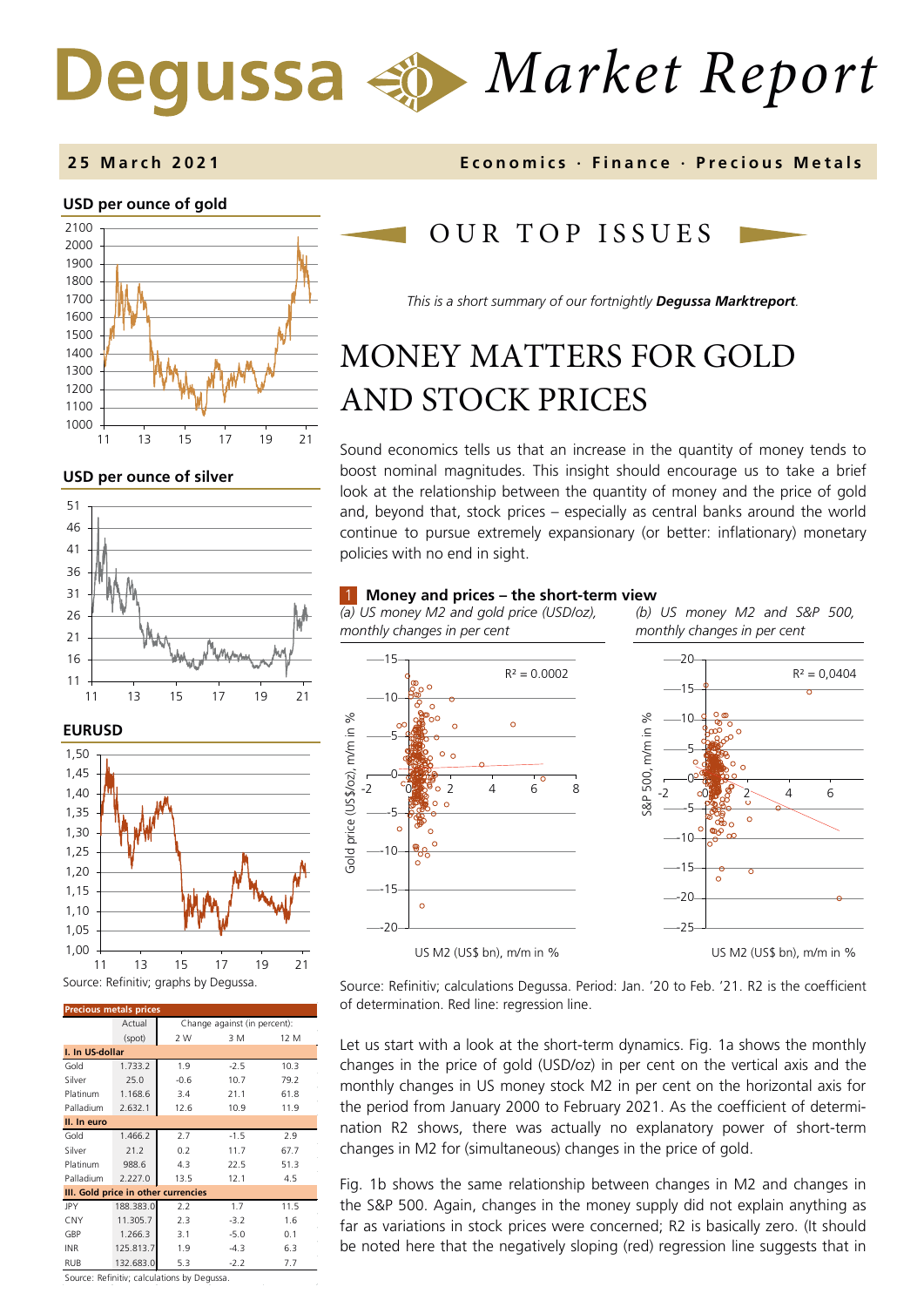

(c) Platinum





times of crisis the decline in stock prices and an expansion in the money supply went hand in hand.)

2 **Money and prices – the long-term view**

*(a) US money M2 (USD bn) and gold price (USD/oz), levels*

*(b) US money M2 (USD bn) and S&P 500, levels*



Source: Refinitiv; calculations Degussa. Period: Jan. '20 to Feb. '21. R2 is the coefficient of determination. Red line: regression line.

Let us now turn to the long-term relationships between the time series under review. Looking at Fig. 2a, we can see that the relationship between the absolute price of gold and the level of the money stock trended more or less on the same "wavelength", and R2 indicates that the money stock could explain around 70 per cent of the variations in the gold price. The relationship between the money stock and stock prices was even closer, as shown in Fig. 2b with an R2 of 0.82.

Of course, we would not assume that the money stock is the only factor driving gold and stock prices. Certainly not! What we are insinuating, however, is that there are good reasons to embrace the idea that in the long-term the money stock can be expected to play a rather important role in the trajectory of gold and stock prices – even if such a relationship might not be discernible in the short-term, that is over months and quarters.

In view of the fact that central banks have adopted a "crisis policy mode" from which there is no easy and quick way out, sustained high money stock growth rates – resulting especially from the continued monetisation of government debt through the banking system – is a very likely scenario. That said, there should be continued strong price support for gold and stocks in what lies ahead. In other words: Price inflation fueled by monetary inflation is here to stay, and it may even gain momentum.

Source: Refinitiv; graphs by Degussa.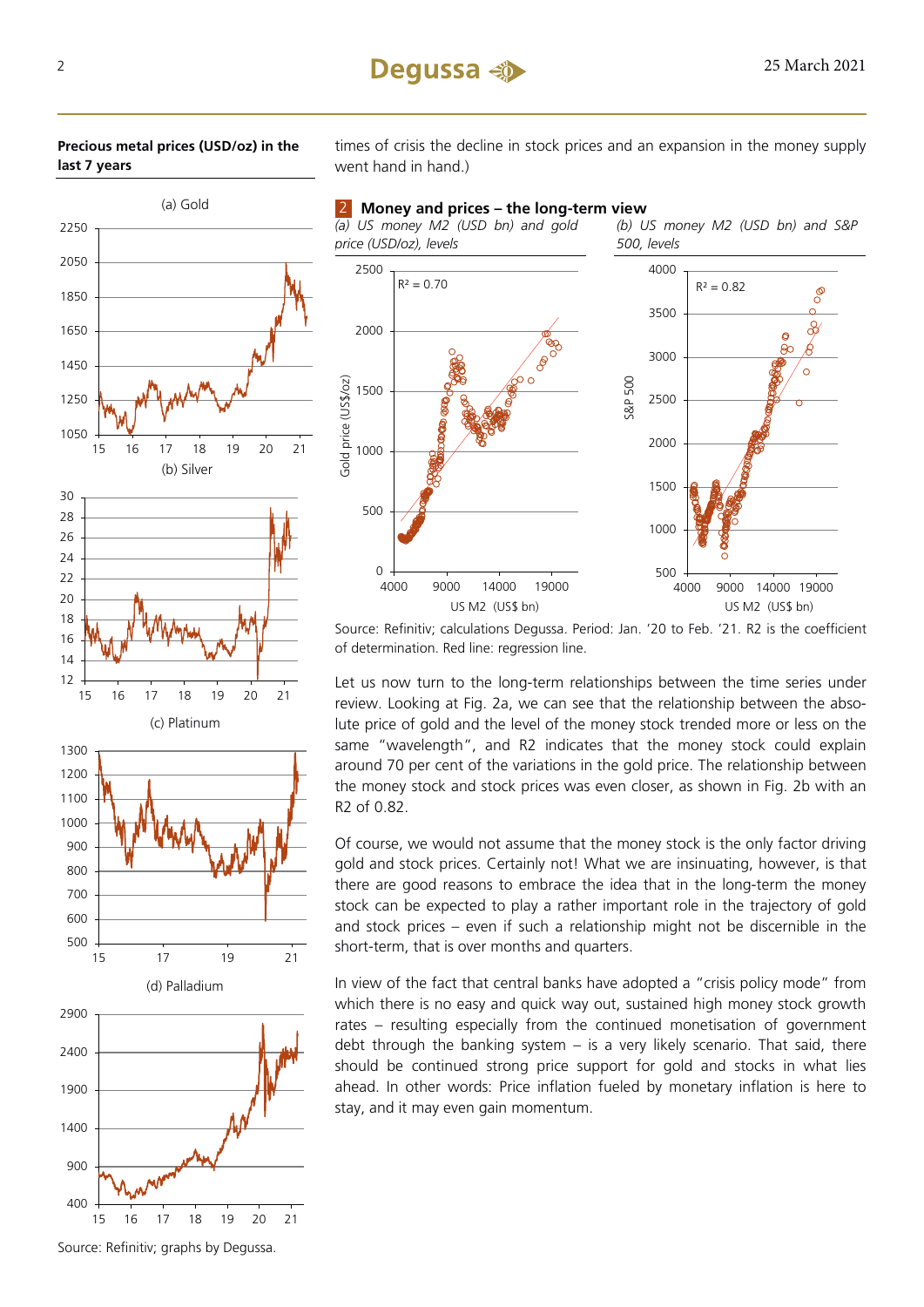## PRECIOUS METALS PRICES

**In US-Dollar per ounce**

|                             | Gold          |        | <b>Silver</b> |      | Platinum |        | Palladium |        |  |
|-----------------------------|---------------|--------|---------------|------|----------|--------|-----------|--------|--|
| I. Actual                   | 1733.5        |        | 25.0          |      | 1169.2   |        | 2631.9    |        |  |
| II. Gliding averages        |               |        |               |      |          |        |           |        |  |
| 10 days                     |               | 1727.7 |               | 26.1 |          | 1193.5 |           | 2493.4 |  |
| 20 days                     |               | 1728.9 |               | 26.2 |          | 1189.9 |           | 2425.2 |  |
| 50 days                     |               | 1790.5 |               | 26.4 |          | 1169.8 |           | 2379.1 |  |
| 100 days                    |               | 1828.5 |               | 25.7 |          | 1081.7 |           | 2369.6 |  |
| 200 days                    | 1861.1        |        | 24.7          |      | 984.2    |        | 2275.5    |        |  |
|                             |               |        |               |      |          |        |           |        |  |
| III. Estimates for end 2021 |               | 2448   |               | 47   |          | 1272   |           | 2710   |  |
| (1)                         |               | 41     |               | 88   |          | 9      |           | 3      |  |
| <b>Band width</b>           | Low           | High   | Low           | High | Low      | High   | Low       | High   |  |
|                             | 1750          | 2684   | 23.0          | 55.1 | 950      | 1472   | 2280      | 2910   |  |
| (1)                         | $\mathcal{I}$ | 55     | $\text{-}8$   | 120  | $-19$    | 26     | $-13$     | 11     |  |
|                             |               |        |               |      |          |        |           |        |  |
| V. Annual averages          |               |        |               |      |          |        |           |        |  |
| 2017                        | 1253          |        | 17.1          |      | 947      |        | 857       |        |  |
| 2018                        |               | 1268   |               | 15.8 |          | 880    |           | 1019   |  |
| 2019                        | 1382          |        | 16.1          |      | 862      |        | 1511      |        |  |

## **In Euro per ounce**

|                                            | Gold<br><b>Silver</b>     |                    | Platinum             |                     | Palladium           |                    |                        |                    |
|--------------------------------------------|---------------------------|--------------------|----------------------|---------------------|---------------------|--------------------|------------------------|--------------------|
| I. Actual                                  | 1466.9                    |                    | 21.2                 |                     | 989.4               |                    | 2227.2                 |                    |
| II. Gliding averages                       |                           |                    |                      |                     |                     |                    |                        |                    |
| 10 days                                    | 1450.0                    |                    | 21.9                 |                     | 1001.7              |                    | 2092.7                 |                    |
| 20 days                                    | 1443.7                    |                    | 21.9                 |                     | 993.5               |                    | 2025.5                 |                    |
| 50 days                                    | 1485.4                    |                    | 21.9                 |                     | 970.7               |                    | 1974.3                 |                    |
| 100 days                                   | 1516.8                    |                    | 21.3                 |                     | 897.1               |                    | 1966.1                 |                    |
| 200 days                                   | 1570.0                    |                    | 20.8                 |                     | 828.5               |                    | 1917.3                 |                    |
| III. Estimates for end 2021<br>(1)         | 2044<br>39                |                    | 39<br>86             |                     | 1062<br>7           |                    | 2263<br>$\overline{2}$ |                    |
| <b>Band width</b><br>(1)                   | Low<br>1470<br>${\cal O}$ | High<br>2260<br>54 | Low<br>19.0<br>$-10$ | High<br>46.6<br>120 | Low<br>800<br>$-19$ | High<br>1240<br>25 | Low<br>1920<br>$-14$   | High<br>2450<br>10 |
| V. Annual averages<br>2017<br>2018<br>2019 | 1116<br>1072<br>1235      |                    |                      | 15<br>13<br>14      | 844<br>743          | 770                | 863                    | 760<br>1350        |

Source: Refinitiv; calculations and estimates Degussa. Numbers are rounded.

 $(1)$  On the basis of actual prices.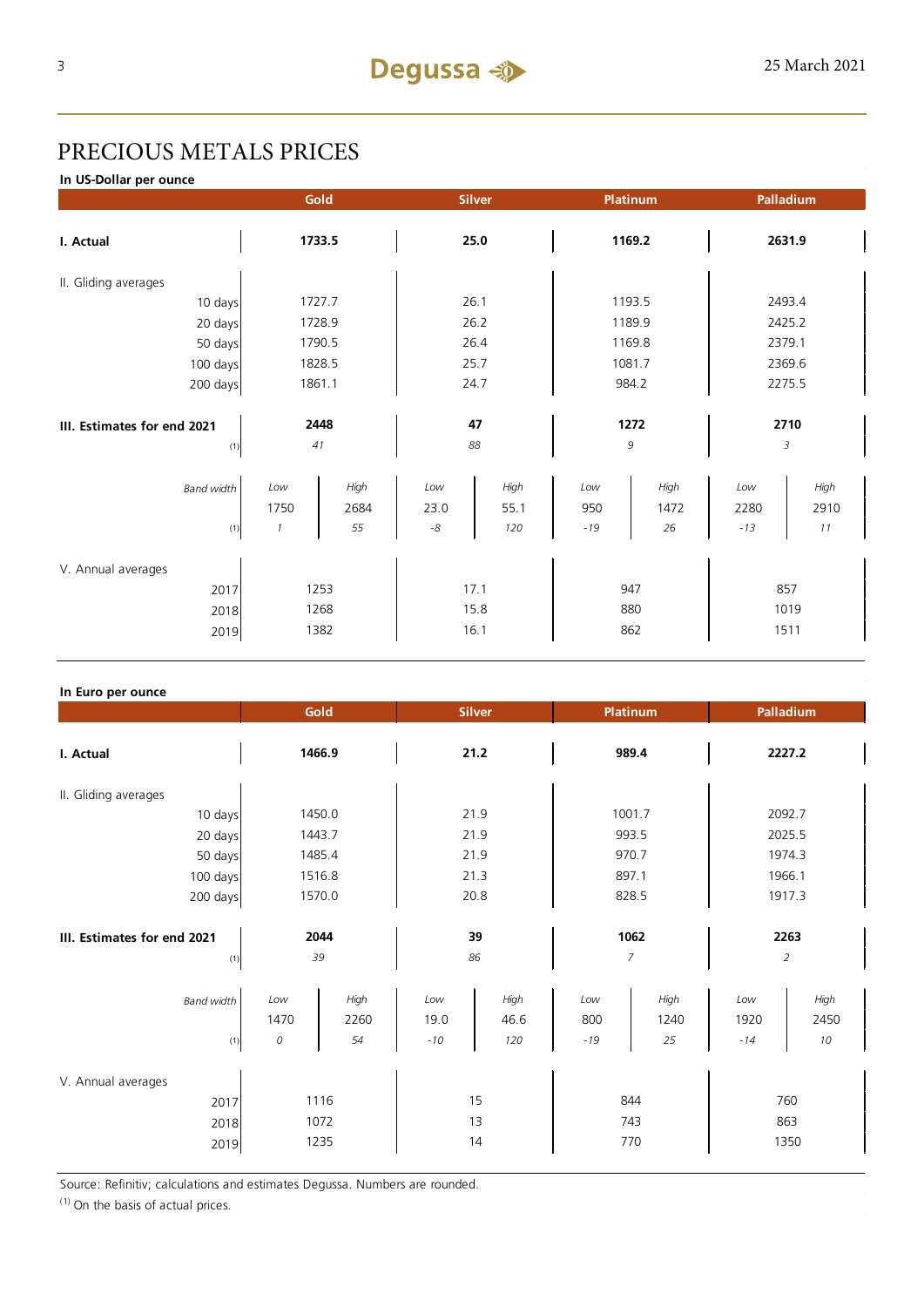## BITCOIN, PERFORMANCE OF VARIOUS ASSET CLASSES

## **Bitcoin in US dollars**



Source: Refinitiv; graph by Degussa.

## **Performance of stocks, commodities, FX and bonds**

(a) In national currencies (b) In euro





Source: Refinitiv; calculations by Degussa.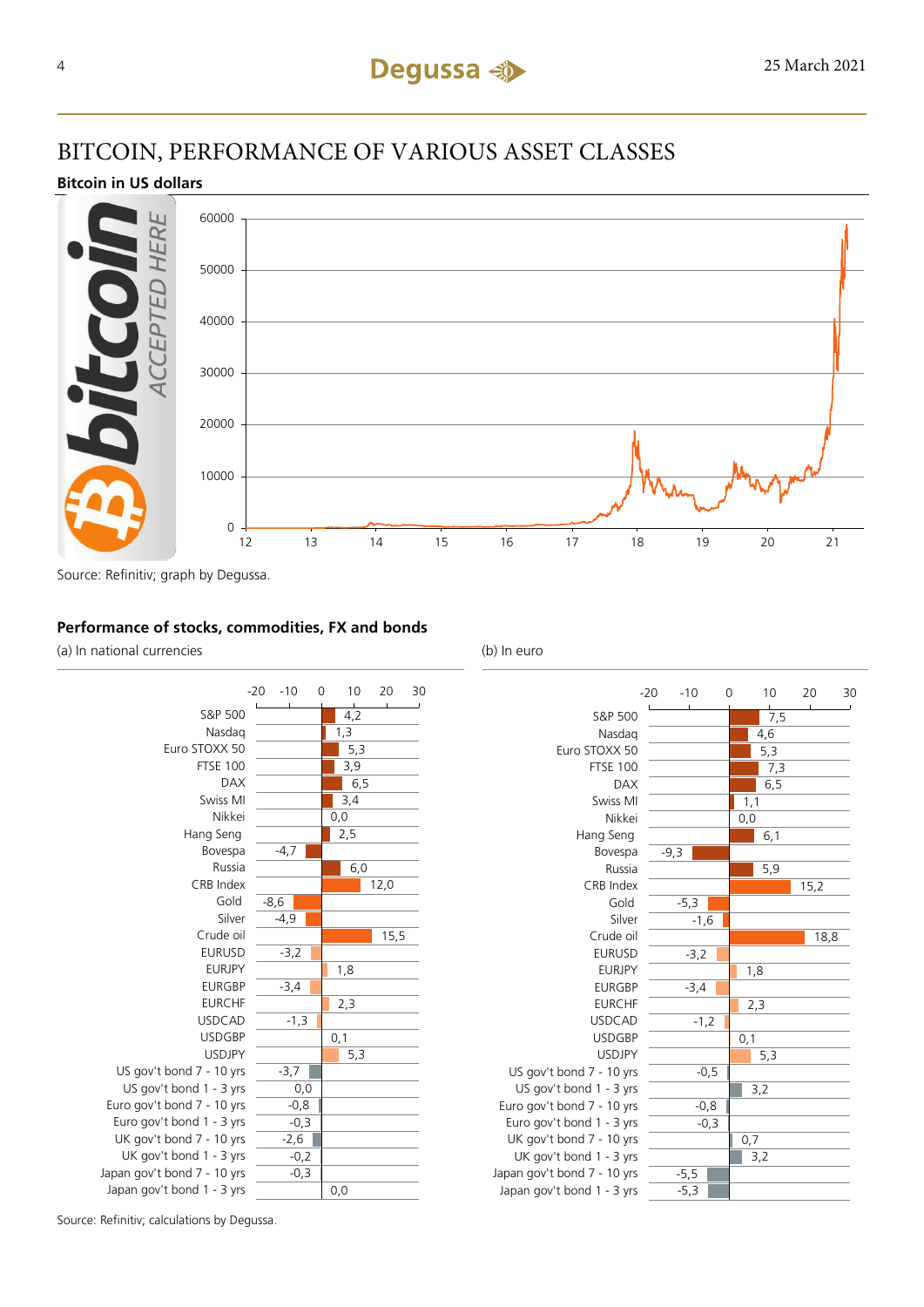## **Articles in earlier issues of the** *Degussa Market Report*

| <i><b>Issue</b></i> | Content                                                                                   |
|---------------------|-------------------------------------------------------------------------------------------|
| 25 March 2021       | Money Matters For Gold And Silver Prices                                                  |
| 11 March 2021       | Interest Rates are to the Price of Gold What Gravity is to the Apple                      |
| 25 February 2021    | The Dangers Of Digital Central Bank Money                                                 |
| 11 February 2021    | Gold Is Not In Bubble Territory                                                           |
| 28 January 2021     | It Is High Time To Buy Gold And Silver                                                    |
| 14 January 2021     | The Great Gold And Silver Bull Market Is On                                               |
| 17 December 2020    | Gold Against US-Dollar Risk. A Value Proposition                                          |
| 3 December 2020     | Keep Your Cool - And Physical Gold And Silver                                             |
| 19 November 2020    | It is Going to be Wild. Hold on to Physical Gold                                          |
| 5 November 2020     | For In Fire Gold Is Tested                                                                |
| 22 October 2020     | The Policy of Inflating Everything, Not Only The Price Of Gold                            |
| 8 October 2020      | President Trump Is Good For Gold, Or Isn't He?                                            |
| 24 September 2020   | Get Physical With Gold                                                                    |
| 10 September 2020   | The Inflation Threat And The Case For Gold                                                |
| 27 August 2020      | We Need Sound Money To Regain and Defend Our Liberties                                    |
| 13 August 2020      | Gold And Silver Prices Are Set To Trend Even Higher                                       |
| 30 July 2020        | The Big Short In Official Currencies                                                      |
| 16 July 2020        | "World Gold Price" Hits A New Record                                                      |
| 2 July 2020         | Some Things You Need To Know About Money                                                  |
| 4 June 2020         | Gold in Times of Economic Crisis and Social Revolution                                    |
| 20 May 2020         | First the Money Supply Shock, Then the Inflation Shock                                    |
| 7 May 2020          | Be Aware of What Inflation Really Is                                                      |
| 23 April 2020       | The Undesirable Effects of the Corona-Virus Relief Package                                |
| 9 April 2020        | The Boom And Bust Theory That Does Not Crash                                              |
| 26 March 2020       | With Mega Bail Outs, Governments Are The Big Winners                                      |
| 12 March 2020       | The Truth About Money - Past, Present, Future                                             |
| 27 February 2020    | Inflation Policy And Its Supporters                                                       |
| 13 February 2020    | Gold-ETFs Versus Physical Gold: Difference Matters                                        |
| 30 January 2020     | Do Not Think The Era Of Boom And Bust Has Ended                                           |
| 23 January 2020     | Bull Markets, No Bubble Markets: Gold And Silver In 2020                                  |
| 19 December 2019    | The Inflation Sham                                                                        |
| 5 December 2019     | Why the Feared Crash Keeps Us Waiting                                                     |
| 21 November 2019    | Asset Price Inflation and the Price of Gold                                               |
| 7 November 2019     | <b>ETFs Drive Gold Demand</b>                                                             |
| 24 October 2019     | The Inflationary Supply Of Unbacked US Dollars And The Price Of Gold                      |
| 10 October 2019     | Let's Get Physical With Gold And Silver                                                   |
| 26 September 2019   | The US Dollar Beast                                                                       |
| 12 September 2019   | The Inflationary Tide That Lifts all Boats but One                                        |
| 29 August 2019      | The Disaster of Negative Interest Rate Policy                                             |
|                     | The Deguses Marktropert (Cerman) and the Deguses Market Benert (English) are available at |

The Degussa Marktreport (German) and the Degussa Market Report (English) are available at: **www.degussa-goldhandel.de/de/marktreport.aspx**.